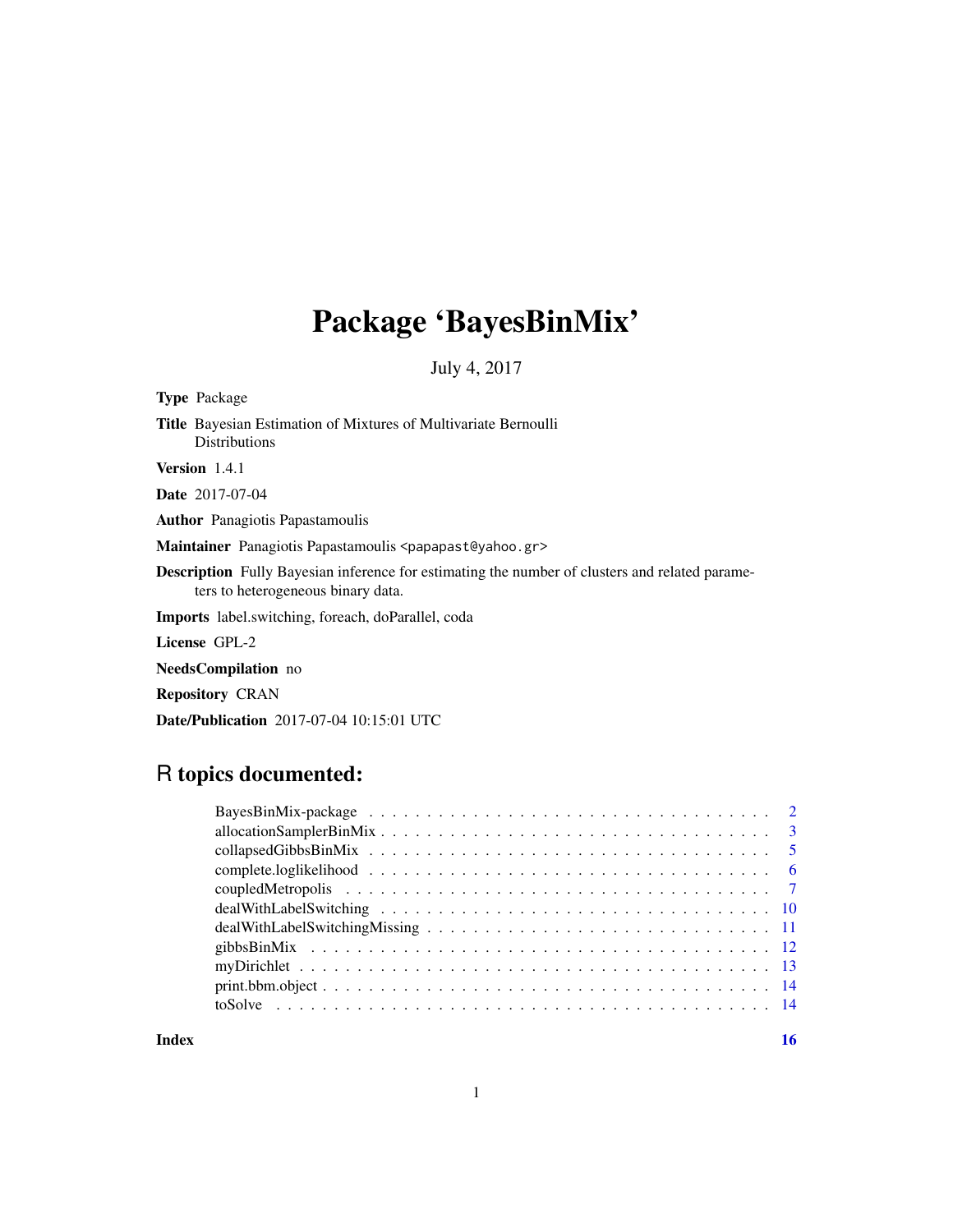<span id="page-1-0"></span>BayesBinMix-package *Bayesian Estimation of Mixtures of Multivariate Bernoulli Distributions*

#### **Description**

Fully Bayesian inference for estimating the number of clusters and related parameters to heterogeneous binary data.

#### Details

This package can be used in order to cluster multivariate binary data (NAs are allowed). The main function of the package is [coupledMetropolis](#page-6-1).

The input is an  $n \times d$  binary array where n and d denote the number of observations and dimension of the data. The underlying model is a mixture of independent multivariate Bernoulli distributions with an unknown number of components:

$$
x_i \sim \sum_{k=1}^K \pi_k \prod_{j=1}^d f(x_{ij}; \theta_{kj}),
$$

with  $x_i = (x_{i1}, \ldots, x_{id}); d > 1$ , independent for  $i = 1, \ldots, n$ . The term  $f(x_{ij}; \theta_{kj})$  denotes the probability density function of the Bernoulli distribution with parameter  $\theta_{kj} \in (0,1)$ . The number of clusters K is a random variable with support  $\{1, \ldots, K_{\text{max}}\}$ , where  $K_{max}$  is an upper bound for the number of clusters. The model uses the following prior assumptions:

$$
K \sim \text{discrete}\{1, \dots, K_{\text{max}}\}
$$

$$
(\pi_1, \dots, \pi_K)|K \sim \text{Dirichlet}(\gamma, \dots, \gamma)
$$

$$
\theta_{kj}|K \sim \text{Beta}(\alpha, \beta); \quad \text{independent for} \quad k = 1, \dots, K; j = 1, \dots, d.
$$

The discrete distribution on the number of clusters it can be a truncated Poisson(1) or Uniform distribution. The model uses data augmentation by also considering the (latent) allocation variable  $z_i$ , which a priori assigns observation i to cluster  $k = 1, ..., K$  with probability  $P(z_i =$  $k|K, \pi_1, \ldots, \pi_K) = \pi_k$  independently for  $i = 1, \ldots, n$ .

In order to infer the parameters of the model, a Markov chain Monte Carlo (MCMC) approach is adopted. Given K, the component-specific parameters  $\pi_k$  and  $\theta_{ki}$  are integrated out and a collapsed allocation sampler which also updates the number of clusters (Nobile and Fearnside, 2007) is implemented. In the case that the observed data contains missing values, the algorithm simulates their values from the corresponding full conditional distribution. In order to improve the mixing of the simulated chain, a Metropolis-coupled MCMC sampler (Altekar et al., 2004) is incorporated. In particular, various heated chains are run in parallel and swaps are proposed between pairs of chains. The number of chains should be equal to the number of available cores. Each chain runs in parallel using the packages foreach and doParallel.

After inferring the most probable number of clusters, the simulated parameters which correspond to this specific value of K are post-processed in order to undo the label switching problem. For this purpose the label.switching package (Papastamoulis, 2016; see also Papastamoulis and Iliopoulos 2010, 2013 and Papastamoulis, 2014) is used.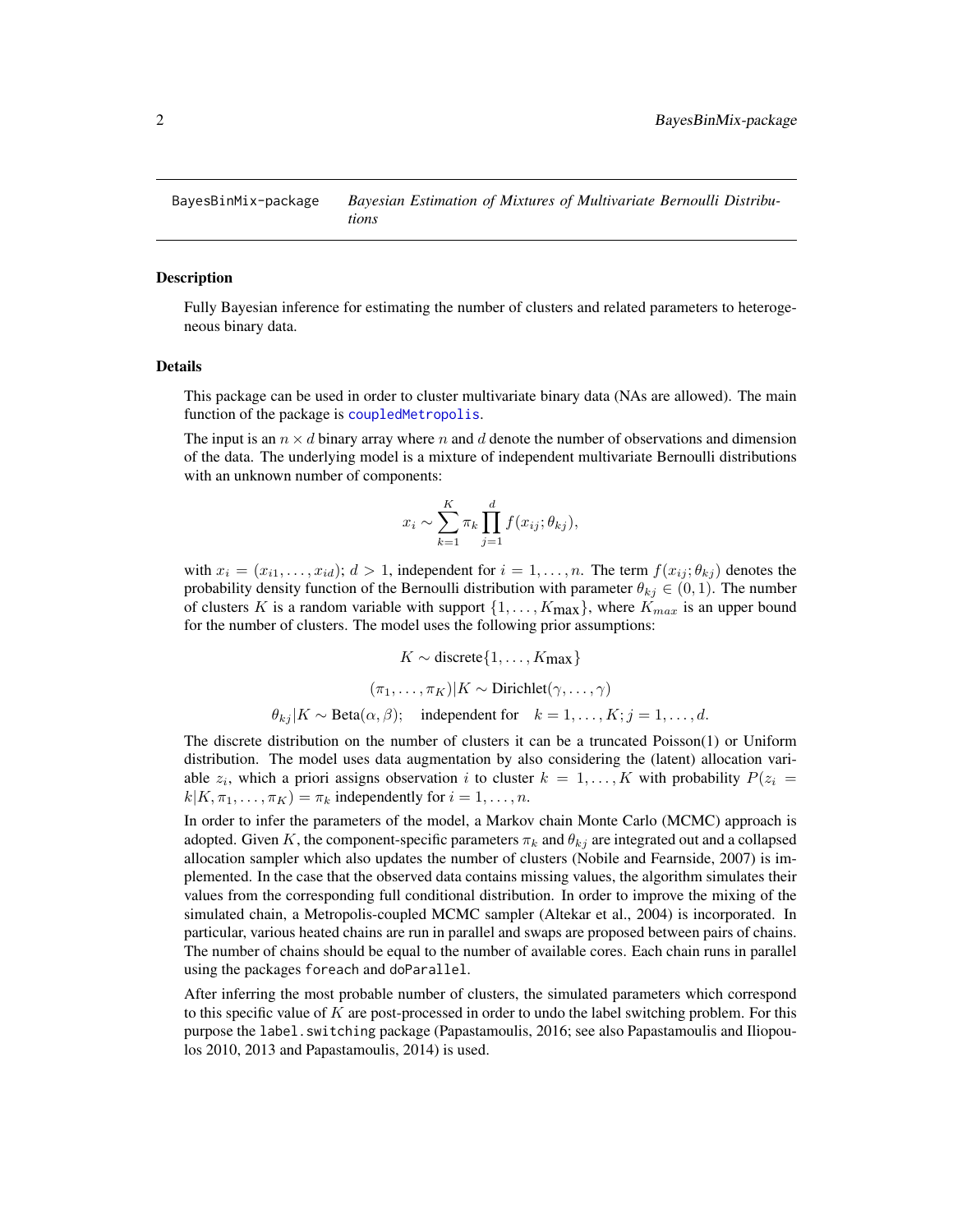#### <span id="page-2-0"></span>Author(s)

Panagiotis Papastamoulis

Maintainer: Panagiotis Papastamoulis

#### References

Altekar G, Dwarkadas S, Huelsenbeck JP, Ronquist F. (2004): Parallel Metropolis coupled Markov chain Monte Carlo for Bayesian phylogenetic inference. Bioinformatics 20(3): 407-415.

Nobile A and Fearnside A (2007): Bayesian finite mixtures with an unknown number of components: The allocation sampler. Statistics and Computing, 17(2): 147-162.

Papastamoulis P. and Iliopoulos G. (2010). An artificial allocations based solution to the label switching problem in Bayesian analysis of mixtures of distributions. Journal of Computational and Graphical Statistics, 19: 313-331.

Papastamoulis P. and Iliopoulos G. (2013). On the convergence rate of Random Permutation Sampler and ECR algorithm in missing data models. Methodology and Computing in Applied Probability, 15(2): 293-304.

Papastamoulis P. (2014). Handling the label switching problem in latent class models via the ECR algorithm. Communications in Statistics, Simulation and Computation, 43(4): 913-927.

Papastamoulis P (2016): label.switching: An R package for dealing with the label switching problem in MCMC outputs. Journal of Statistical Software, 69(1): 1-24.

#### See Also

[coupledMetropolis](#page-6-1)

allocationSamplerBinMix

*The allocation sampler algorithm.*

#### Description

This function implements the collapsed allocation sampler of Nobile and Fearnside (2007) at the context of mixtures of multivariate Bernoulli distributions.

#### Usage

allocationSamplerBinMix(Kmax, alpha, beta, gamma, m, burn, data, thinning, z.true, ClusterPrior, ejectionAlpha, Kstart, outputDir, metropolisMoves, reorderModels, heat, zStart, LS, rsX, originalX, printProgress)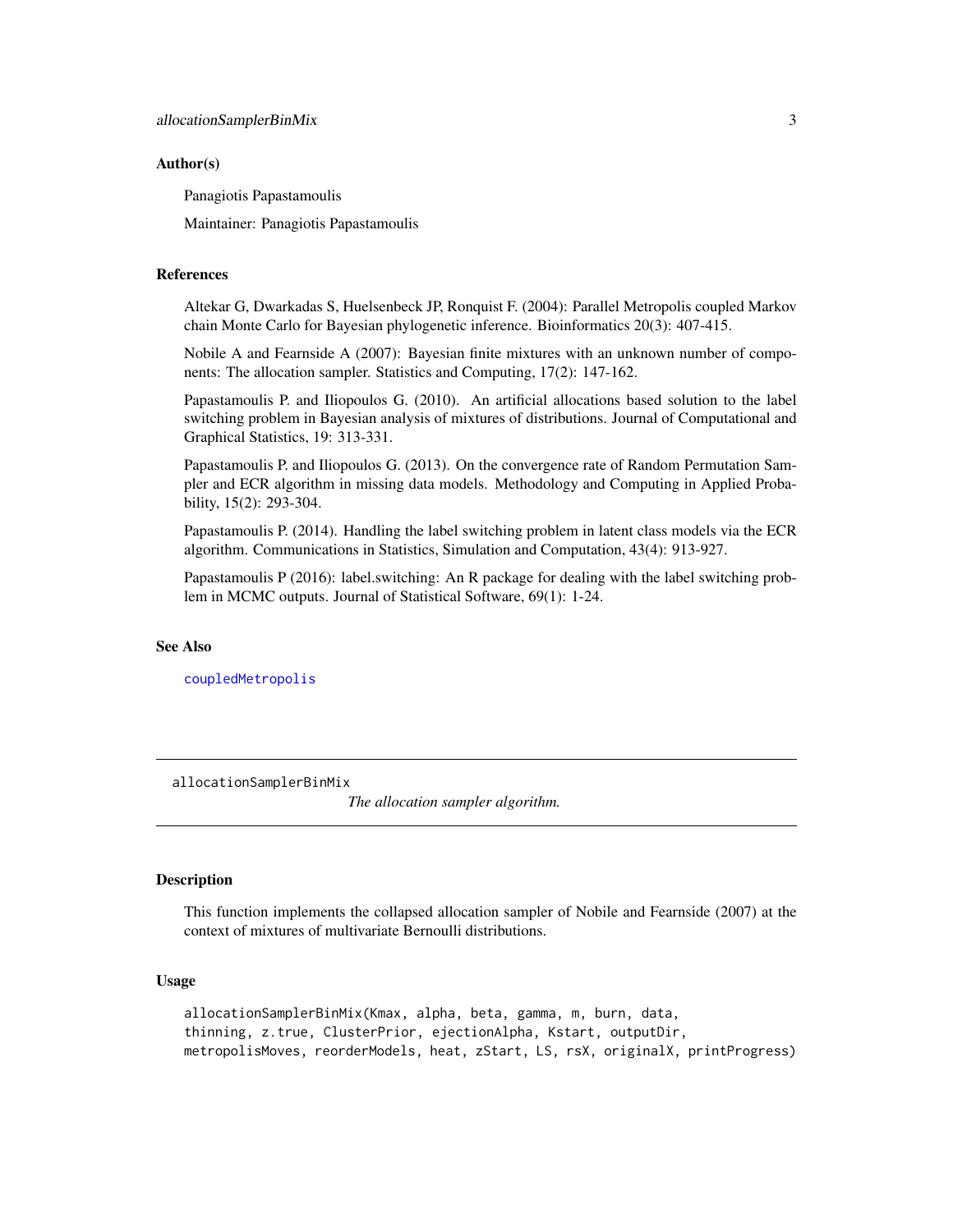## Arguments

| Kmax                         | Maximum number of clusters (integer, at least equal to two).                                                                                                                                                                                                                |
|------------------------------|-----------------------------------------------------------------------------------------------------------------------------------------------------------------------------------------------------------------------------------------------------------------------------|
| alpha                        | First shape parameter of the Beta prior distribution (strictly positive). Defaults<br>to $1$ .                                                                                                                                                                              |
| beta                         | Second shape parameter of the Beta prior distribution (strictly positive). De-<br>faults to 1.                                                                                                                                                                              |
| gamma                        | Kmax-dimensional vector (positive) corresponding to the parameters of the Dirich-<br>let prior of the mixture weights. Default value: rep(1,Kmax).                                                                                                                          |
| m                            | Number of MCMC iterations.                                                                                                                                                                                                                                                  |
| burn                         | The number of initial MCMC iterations that will be discarded as burn-in period.                                                                                                                                                                                             |
| data                         | Binary data array (NAs not allowed here).                                                                                                                                                                                                                                   |
| thinning                     | Integer that defines a thinning of the reported MCMC sample. Under the default<br>setting, every 5th MCMC iteration is saved.                                                                                                                                               |
| z.true                       | An optional vector of cluster assignments considered as the ground-truth clus-<br>tering of the observations. Useful for simulations.                                                                                                                                       |
| ClusterPrior                 | Character string specifying the prior distribution of the number of clusters on<br>the set $\{1, \ldots, K_{max}\}\$ . Available options: poisson or uniform. It defaults to<br>the truncated Poisson distribution.                                                         |
| ejectionAlpha                | Probability of ejecting an empty component. Defaults to 0.2.                                                                                                                                                                                                                |
| Kstart                       | Initial value for the number of clusters. Defaults to 1.                                                                                                                                                                                                                    |
| outputDir<br>metropolisMoves | The name of the produced output folder.                                                                                                                                                                                                                                     |
|                              | A vector of character strings with possible values M1, M2, M3, M4. Each entry<br>specifies Metropolis-Hastings type moves on the latent allocation variables.                                                                                                               |
| reorderModels                | Character string specifying whether to post-process the MCMC sample of each<br>distinct generated value of K. The default setting is onlyMAP and in this case only<br>the part of the MCMC sample that corresponds to the most probable number of<br>clusters is reordered. |
| heat                         | The temperature of the simulated chain, that is, a scalar in the set $(0, 1]$ .                                                                                                                                                                                             |
| zStart                       | $n$ -dimensional integer vector of latent allocations to initialize the sampler.                                                                                                                                                                                            |
| LS                           | Boolean indicating whether to post-process the MCMC sample using the label<br>switching algorithms.                                                                                                                                                                         |
| rsX                          | Optional vector containing the row-sums of the observed data (NAs are al-<br>lowed). It is required only in the case of missing values.                                                                                                                                     |
| originalX                    | Optional array containing the observed data (containing NAs). It is required<br>only in the case of missing values.                                                                                                                                                         |
| printProgress                | Logical, indicating whether to print the progress of the sampler or not. Default:<br>FALSE.                                                                                                                                                                                 |

## Details

The output is reordered according to the following label-switching solving algorithms: ECR, ECR-ITERATIVE-1 and STEPHENS. In most cases the results of these different algorithms are identical.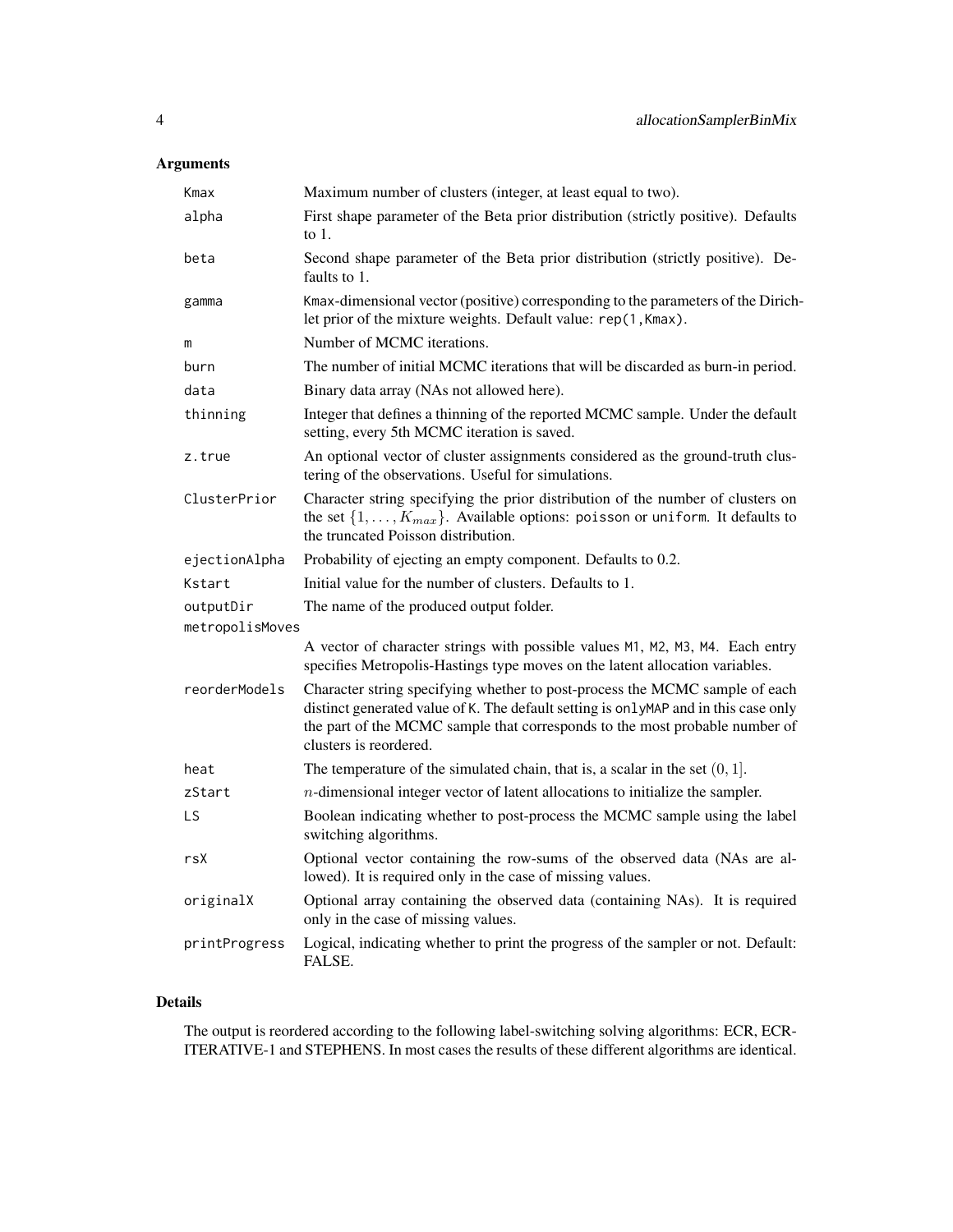#### <span id="page-4-0"></span>Note

This function is recursively called inside the [coupledMetropolis](#page-6-1) function. There is no need to call it separately.

#### Author(s)

Panagiotis Papastamoulis

#### References

Nobile A and Fearnside A (2007): Bayesian finite mixtures with an unknown number of components: The allocation sampler. Statistics and Computing, 17(2): 147-162.

Papastamoulis P. and Iliopoulos G. (2010). An artificial allocations based solution to the label switching problem in Bayesian analysis of mixtures of distributions. Journal of Computational and Graphical Statistics, 19: 313-331.

Papastamoulis P. and Iliopoulos G. (2013). On the convergence rate of Random Permutation Sampler and ECR algorithm in missing data models. Methodology and Computing in Applied Probability, 15(2): 293-304.

Papastamoulis P. (2014). Handling the label switching problem in latent class models via the ECR algorithm. Communications in Statistics, Simulation and Computation, 43(4): 913-927.

Papastamoulis P (2016): label.switching: An R package for dealing with the label switching problem in MCMC outputs. Journal of Statistical Software, 69(1): 1-24.

#### See Also

[coupledMetropolis](#page-6-1)

collapsedGibbsBinMix *collapsed Gibbs sampler*

## Description

This function applied collapsed Gibbs sampling assuming that the number of mixture components is known.

#### Usage

```
collapsedGibbsBinMix(alpha, beta, gamma, K, m, burn,
data, thinning, z.true, outputDir)
```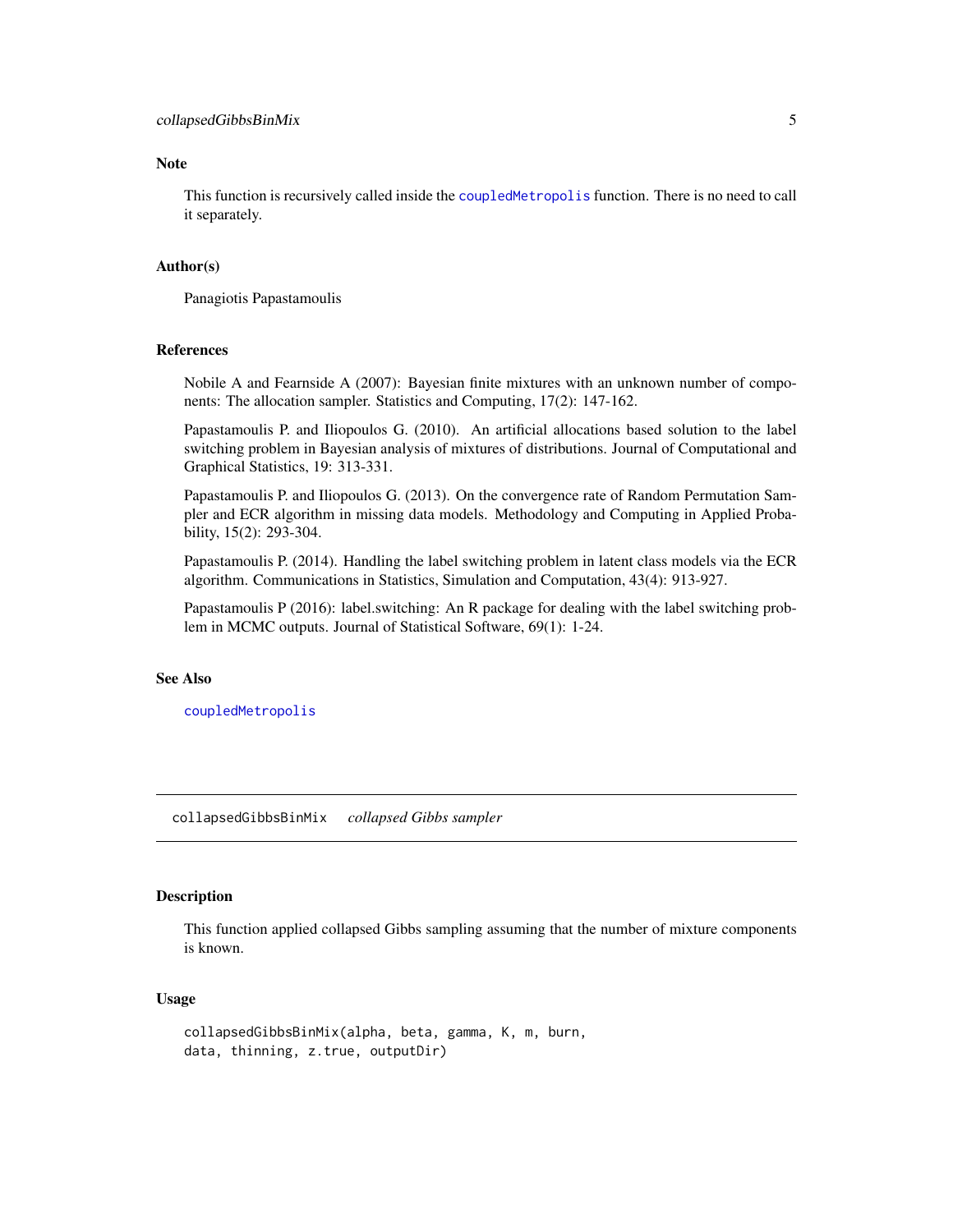## <span id="page-5-0"></span>Arguments

| alpha     | First shape parameter of the Beta prior distribution (strictly positive). Defaults<br>to $1$ .                                                |
|-----------|-----------------------------------------------------------------------------------------------------------------------------------------------|
| beta      | Second shape parameter of the Beta prior distribution (strictly positive). De-<br>faults to 1.                                                |
| gamma     | K-dimensional vector (positive) corresponding to the parameters of the Dirichlet<br>prior of the mixture weights. Default value: $rep(1,K)$ . |
| К         | Number of clusters.                                                                                                                           |
| m         | Number of MCMC iterations.                                                                                                                    |
| burn      | The number of initial MCMC iterations that will be discarded as burn-in period.                                                               |
| data      | Binary data array.                                                                                                                            |
| thinning  | Integer that defines a thinning of the reported MCMC sample. Under the default<br>setting, every 5th MCMC iteration is saved.                 |
| z.true    | An optional vector of cluster assignments considered as the ground-truth clus-<br>tering of the observations. Useful for simulations.         |
| outputDir | The name of the produced output folder.                                                                                                       |
|           |                                                                                                                                               |

## Note

Not really used.

## Author(s)

Panagiotis Papastamoulis

complete.loglikelihood

*complete log-likelihood*

## Description

Returns the complete log-likelihood of the mixture.

## Usage

complete.loglikelihood(x, z, pars)

## Arguments

| x              | Binary data.               |
|----------------|----------------------------|
| $\overline{z}$ | Latent allocations vector. |
| pars           | Parameters of the mixture. |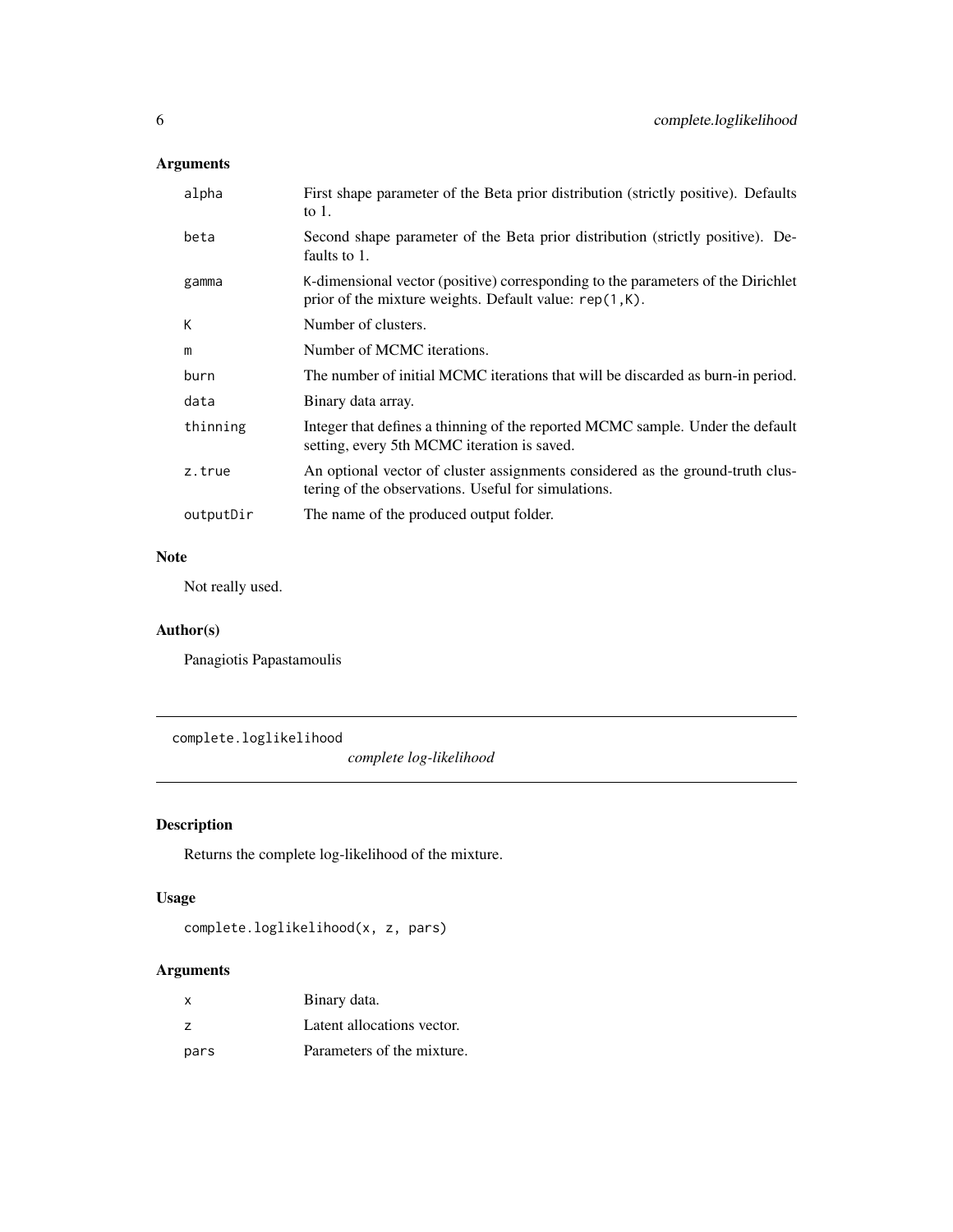## <span id="page-6-0"></span>coupledMetropolis 7

## Value

Complete log-likelihood value.

## Author(s)

Panagiotis Papastamoulis

<span id="page-6-1"></span>coupledMetropolis *Metropolis-coupled Markov chain Monte Carlo sampler*

## Description

Main function of the package. The algorithm consists of the allocation sampler combined with a MC3 scheme.

#### Usage

coupledMetropolis(Kmax, nChains, heats, binaryData, outPrefix, ClusterPrior, m, alpha, beta, gamma, z.true, ejectionAlpha, burn)

#### Arguments

| Kmax         | Maximum number of clusters (integer, at least equal to two).                                                                                                                                                        |
|--------------|---------------------------------------------------------------------------------------------------------------------------------------------------------------------------------------------------------------------|
| nChains      | Number of parallel (heated) chains. Ideally, it should be equal to the number of<br>available threads.                                                                                                              |
| heats        | nChains-dimensional vector specifying the temperature of each chain: the 1st<br>entry should always be equal to 1 and the rest of them lie on the set: $(0, 1]$ .                                                   |
| binaryData   | The observed binary data (array). Missing values are allowed as long as the<br>corresponding entries are denoted as NA.                                                                                             |
| outPrefix    | The name of the produced output folder. An error is thrown if the directory<br>exists.                                                                                                                              |
| ClusterPrior | Character string specifying the prior distribution of the number of clusters on<br>the set $\{1, \ldots, K_{max}\}\$ . Available options: poisson or uniform. It defaults to<br>the truncated Poisson distribution. |
| m            | The number of MCMC cycles. At the end of each cycle a swap between a pair<br>of heated chains is attempted. Each cycle consists of 10 iterations.                                                                   |
| alpha        | First shape parameter of the Beta prior distribution (strictly positive). Defaults<br>to $1$ .                                                                                                                      |
| beta         | Second shape parameter of the Beta prior distribution (strictly positive). De-<br>faults to 1.                                                                                                                      |
| gamma        | Kmax-dimensional vector (positive) corresponding to the parameters of the Dirich-<br>let prior of the mixture weights. Default value: rep(1,Kmax).                                                                  |
| z.true       | An optional vector of cluster assignments considered as the ground-truth clus-<br>tering of the observations. Useful for simulations.                                                                               |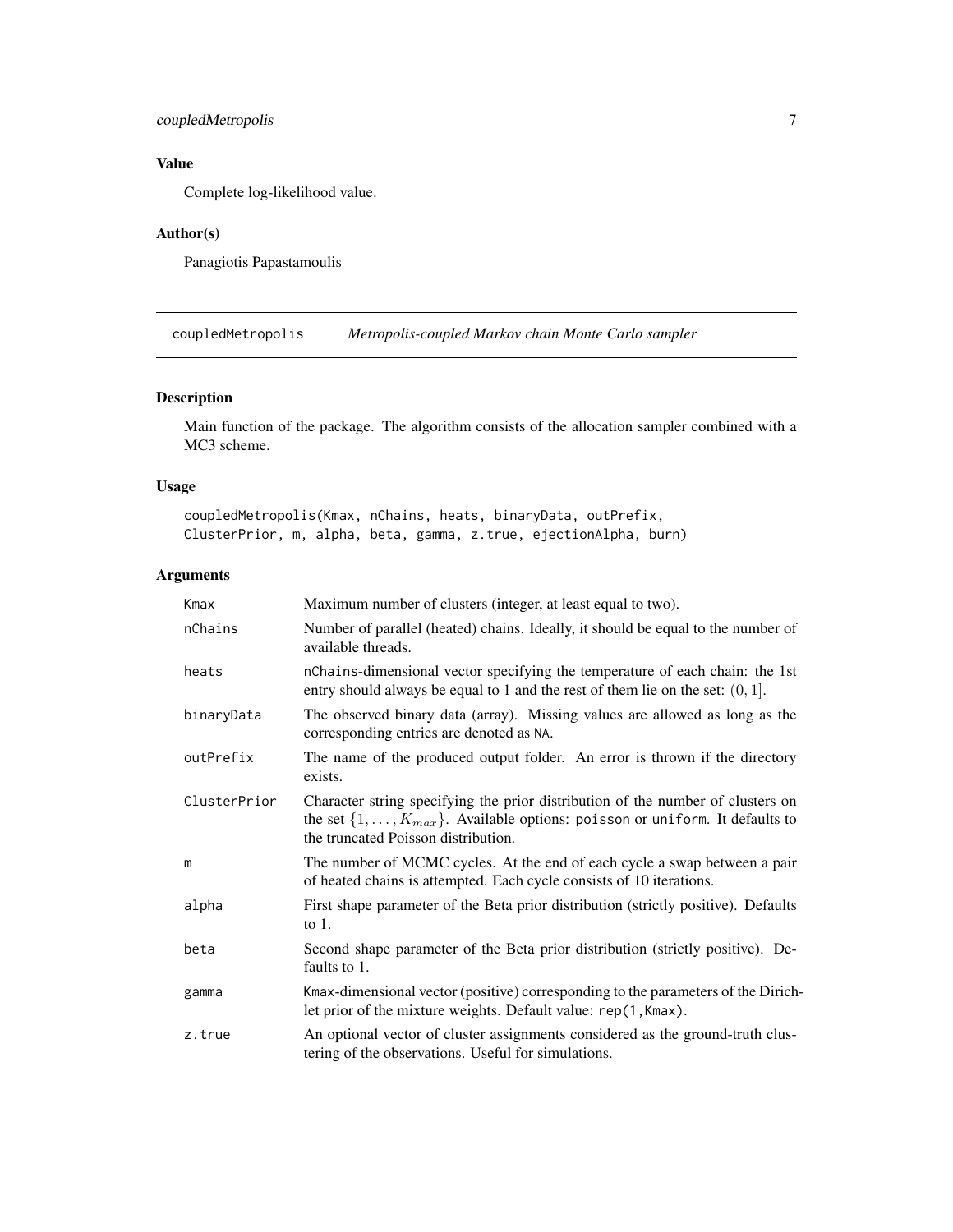|      | ejectionAlpha Probability of ejecting an empty component. Defaults to 0.2. |
|------|----------------------------------------------------------------------------|
| burn | Optional integer denoting the number of MCMC cycles that will be discarded |
|      | as burn-in period.                                                         |

#### Details

In the case that the most probable number of clusters is larger than 1, the output is post-processed using the label.switching package. In addition to the objects returned to the user (see value below), the complete output of the sampler is written to the directory outPrefix. It consists of the following files:

- K.allChains.txt m×nChains matrix containing the simulated values of the number of clusters  $(K)$  per chain.
- K.txt the m simulated values of the number of clusters  $(K)$  of the cold chain (posterior distribution).
- p.varK.txt the simulated values of the mixture weights (not identifiable).
- rawMCMC.mapK.KVALUE.txt the raw MCMC output which corresponds to the most probable model (not identifiable).
- reorderedMCMC-ECR-ITERATIVE1.mapK.KVALUE.txt the reordered MCMC output which corresponds to the most probable model, reordered according to the ECR-ITERATIVE-1 algorithm.
- reorderedMCMC-ECR.mapK.KVALUE.txt the reordered MCMC output which corresponds to the most probable model, reordered according to the ECR algorithm.
- reorderedMCMC-STEPHENS.mapK.KVALUE.txt the reordered MCMC output which corresponds to the most probable model, reordered according to the STEPHENS algorithm.
- reorderedSingleBestClusterings.mapK.KVALUE.txt the most probable allocation of each observation after reordering the MCMC sample which corresponds to the most probable number of clusters.
- theta.varK.txt the simulated values of Bernoulli parameters (not identifiable).
- z-ECR-ITERATIVE1.mapK.KVALUE.txt the reordered simulated latent allocations which corresponds to the most probable model, reordered according to the ECR-ITERATIVE-1 algorithm.
- z-ECR.mapK.KVALUE.txt the reordered simulated latent allocations which corresponds to the most probable model, reordered according to the ECR algorithm.
- z-KL.mapK.KVALUE.txt the reordered simulated latent allocations which corresponds to the most probable model, reordered according to the STEPHENS algorithm.
- z.varK.txt the simulated latent allocations (not identifiable).
- classificationProbabilities.mapK.KVALUE.csv the reordered classification probabilities per observation after reordering the most probable number of clusters with the ECR algorithm.
- xEstimated.txt Observed data with missing values estimated by their posterior mean estimate. This file is produced only in the case that the observed data contains missing values.

KVALUE will be equal to the inferred number of clusters. Note that the label switching part is omitted in case that the most probable number of clusters is equal to 1.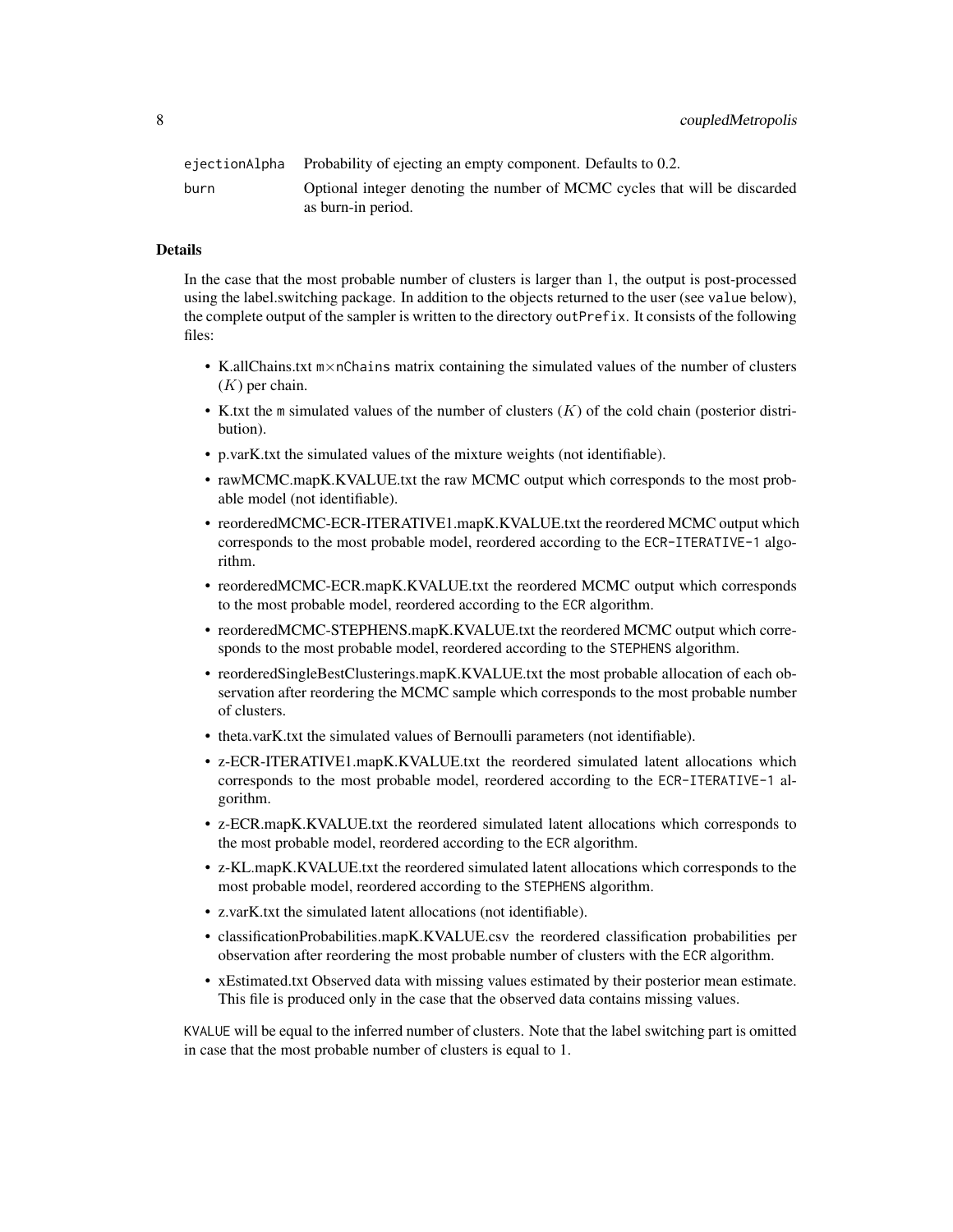#### Value

The basic output of the sampler is returned to the following R objects:

| $K$ . mcmc                      | object of class mcmc (see coda package) containing the simulated values (after<br>burn-in) of the number of clusters for the cold chain.                                                                                                                                                                                                                                            |  |
|---------------------------------|-------------------------------------------------------------------------------------------------------------------------------------------------------------------------------------------------------------------------------------------------------------------------------------------------------------------------------------------------------------------------------------|--|
| parameters.ecr.mcmc             |                                                                                                                                                                                                                                                                                                                                                                                     |  |
|                                 | object of class mcmc (see coda package) containing the simulated values (after<br>burn-in) of $\theta_{kj}$ (probability of success per cluster k and feature j) and $\pi_k$ (weight<br>of cluster k) for $k = 1, , K_{\text{map}}$ ; $j = 1, , d$ , where $K_{\text{map}}$ denotes the<br>most probable number of clusters. The output is reordered according to ECR<br>algorithm. |  |
| allocations.ecr.mcmc            |                                                                                                                                                                                                                                                                                                                                                                                     |  |
|                                 | object of class mcmc (see coda package) containing the simulated values (after<br>burn-in) of $z_{kj}$ (allocation variables) for $k = 1, , K_{\text{map}}, j = 1, , d$ . The<br>output is reordered according to ECR algorithm.                                                                                                                                                    |  |
| classificationProbabilities.ecr |                                                                                                                                                                                                                                                                                                                                                                                     |  |
|                                 | data frame of the reordered classification probabilities per observation after re-<br>ordering the most probable number of clusters with the ECR algorithm.                                                                                                                                                                                                                         |  |
| clusterMembershipPerMethod      |                                                                                                                                                                                                                                                                                                                                                                                     |  |
|                                 | data frame of the most probable allocation of each observation after reordering<br>the MCMC sample which corresponds to the most probable number of clusters<br>according to ECR, STEPHENS and ECR-ITERATIVE-1 methods.                                                                                                                                                             |  |
| K.allChains                     | m×nChains matrix containing the simulated values of the number of clusters<br>$(K)$ per chain.                                                                                                                                                                                                                                                                                      |  |
| chainInfo                       | Number of cycles, burn-in period and acceptance rate of swap moves.                                                                                                                                                                                                                                                                                                                 |  |

#### Author(s)

Panagiotis Papastamoulis

#### References

Altekar G, Dwarkadas S, Huelsenbeck JP, Ronquist F. (2004): Parallel Metropolis coupled Markov chain Monte Carlo for Bayesian phylogenetic inference. Bioinformatics 20(3): 407-415.

Nobile A and Fearnside A (2007): Bayesian finite mixtures with an unknown number of components: The allocation sampler. Statistics and Computing, 17(2): 147-162.

Papastamoulis P. and Iliopoulos G. (2010). An artificial allocations based solution to the label switching problem in Bayesian analysis of mixtures of distributions. Journal of Computational and Graphical Statistics, 19: 313-331.

Papastamoulis P. and Iliopoulos G. (2013). On the convergence rate of Random Permutation Sampler and ECR algorithm in missing data models. Methodology and Computing in Applied Probability, 15(2): 293-304.

Papastamoulis P. (2014). Handling the label switching problem in latent class models via the ECR algorithm. Communications in Statistics, Simulation and Computation, 43(4): 913-927.

Papastamoulis P (2016): label.switching: An R package for dealing with the label switching problem in MCMC outputs. Journal of Statistical Software, 69(1): 1-24.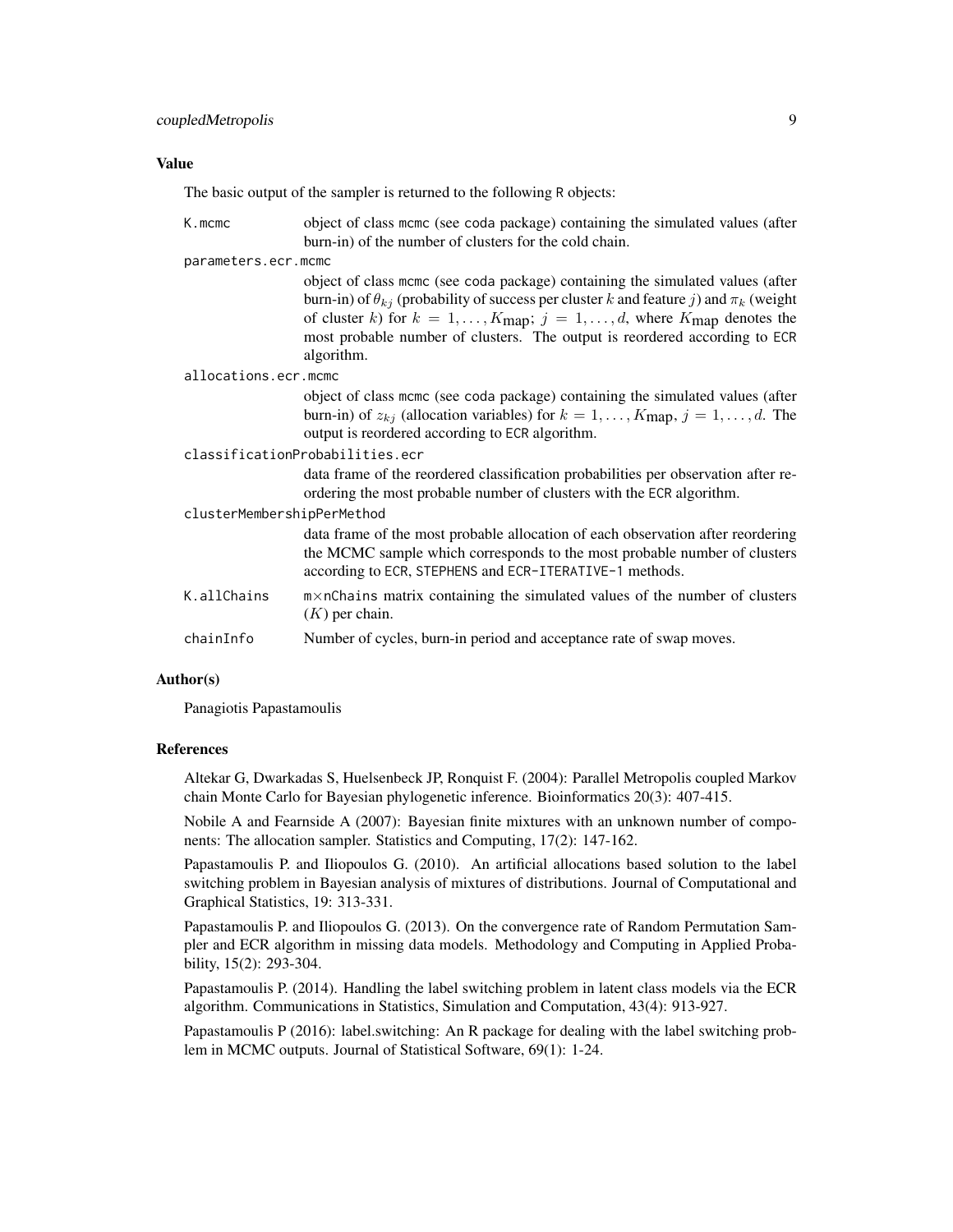#### Examples

```
#generate dataset from a mixture of 2 ten-dimensional Bernoulli distributions.
set.seed(1)
d <- 10 # number of columns
n <- 50 # number of rows (sample size)
K < -2 # true number of clusters
p.true <- myDirichlet(rep(10,K)) # true weight of each cluster
z.true <- numeric(n) # true cluster membership
z.true <- sample(K,n,replace=TRUE,prob = p.true)
#true probability of positive responses per cluster:
theta.true \leq array(data = NA, dim = c(K,d))
for(i in 1:d){
    theta.true[,j] <- rbeta(K, shape1 = 1, shape2 = 1)
}
x \le - array(data=NA,dim = c(n,d)) # data: n X d array
for(k in 1:K){
        myIndex \leq which(z,true == k)for (j in 1:dx[myIndex,j] <- rbinom(n = length(myIndex),
size = 1, prob = theta,true[k, j])}
}
# number of heated paralled chains
nChains <- 2
heats \leq seq(1,0.8, length = nChains)
## Not run:
cm < - coupledMetropolis(Kmax = 10, nChains = nChains, heats = heats,
binaryData = x, outPrefix = 'BayesBinMixExample',
ClusterPrior = 'poisson', m = 1100, burn = 100)
# print summary using:
print(cm)
## End(Not run)
# it is also advised to use z.true = z.true in order to directly compare with
# the true values. In general it is advised to use at least 4 chains with
# heats \leq seq(1,0.3, length = nChains)
```
dealWithLabelSwitching

*Label switching algorithms*

#### Description

This is a wrapper for the label. switching package. It is used to post-process the generated MCMC sample in order to undo the label switching problem. This function is called internally to the coupledMetropolis command.

<span id="page-9-0"></span>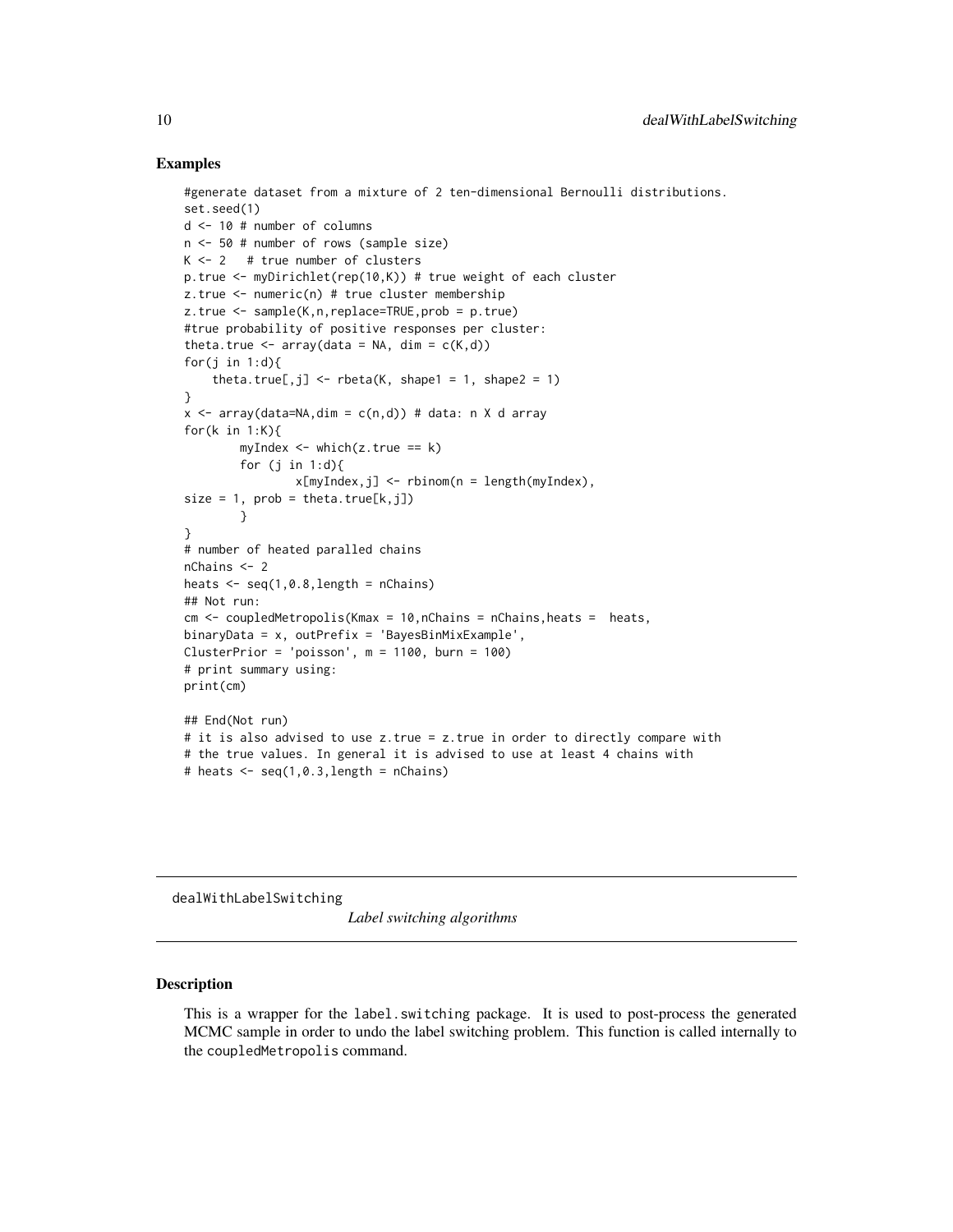#### <span id="page-10-0"></span>Usage

```
dealWithLabelSwitching(outDir, reorderModels, binaryData, z.true)
```
#### Arguments

| outDir        | The directory where the output of coupled Metropolis was previously pro-<br>duced.                                                    |
|---------------|---------------------------------------------------------------------------------------------------------------------------------------|
| reorderModels | Boolean value indicating whether to reorder the MCMC corresponding to each<br>distinct generated value of number of clusters or not.  |
| binaryData    | The input data.                                                                                                                       |
| z.true        | An optional vector of cluster assignments considered as the ground-truth clus-<br>tering of the observations. Useful for simulations. |

#### Details

See the label.switching package.

#### Author(s)

Panagiotis Papastamoulis

#### References

Papastamoulis P. and Iliopoulos G. (2010). An artificial allocations based solution to the label switching problem in Bayesian analysis of mixtures of distributions. Journal of Computational and Graphical Statistics, 19: 313-331.

Papastamoulis P. and Iliopoulos G. (2013). On the convergence rate of Random Permutation Sampler and ECR algorithm in missing data models. Methodology and Computing in Applied Probability, 15(2): 293-304.

Papastamoulis P. (2014). Handling the label switching problem in latent class models via the ECR algorithm. Communications in Statistics, Simulation and Computation, 43(4): 913-927.

Papastamoulis P (2016): label.switching: An R package for dealing with the label switching problem in MCMC outputs. Journal of Statistical Software, 69(1): 1-24.

dealWithLabelSwitchingMissing

*Label switching algorithms for the case of missing data*

#### **Description**

This is a wrapper for the label.switching package. It is used to post-process the generated MCMC sample in order to undo the label switching problem. This function is called internally to the coupledMetropolis command.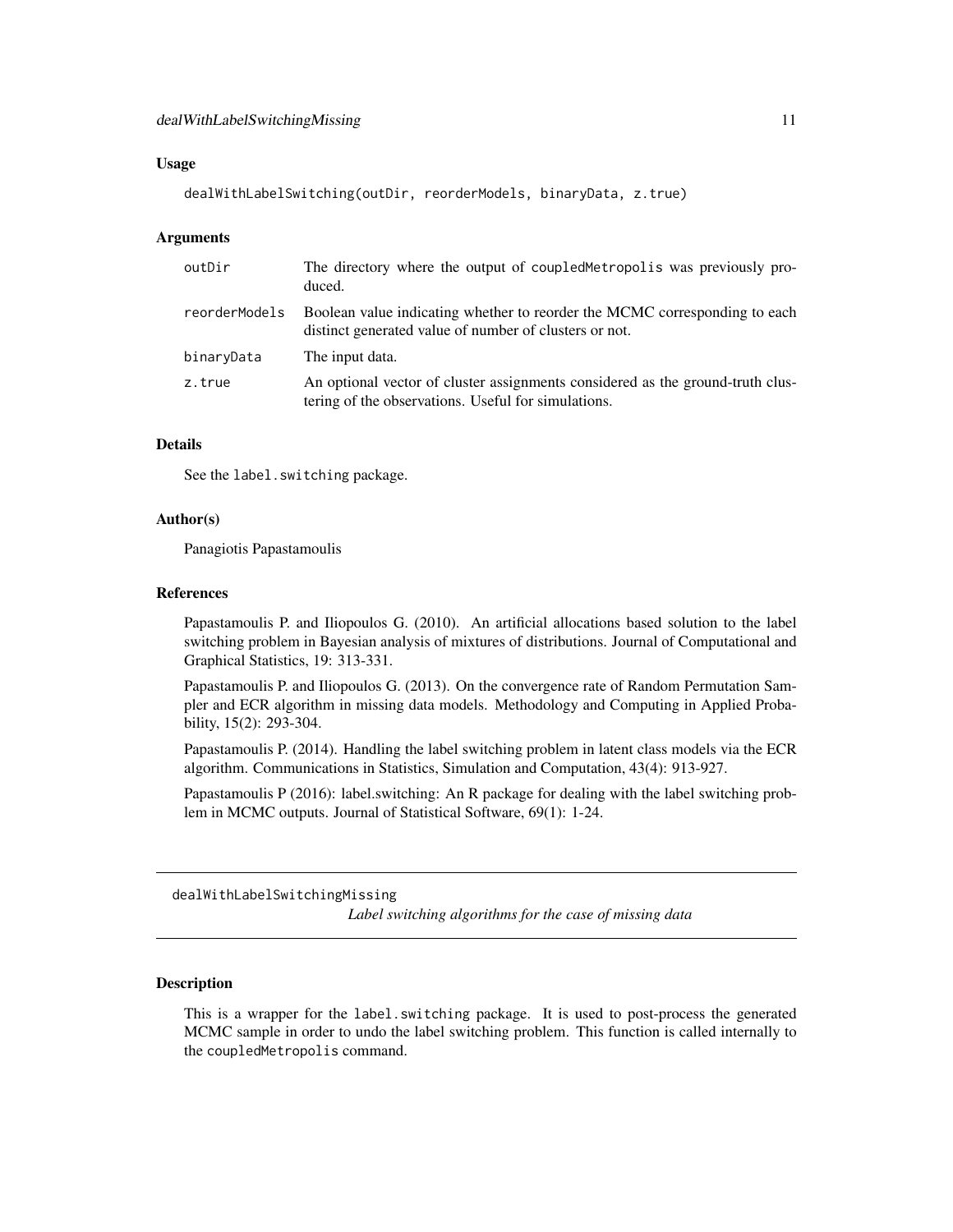<span id="page-11-0"></span>dealWithLabelSwitchingMissing(outDir, reorderModels, binaryData, z.true)

#### **Arguments**

| outDir        | The directory where the output of coupled Metropolis was previously pro-<br>duced.                                                    |
|---------------|---------------------------------------------------------------------------------------------------------------------------------------|
| reorderModels | Boolean value indicating whether to reorder the MCMC corresponding to each<br>distinct generated value of number of clusters or not.  |
| binaryData    | The input data.                                                                                                                       |
| z.true        | An optional vector of cluster assignments considered as the ground-truth clus-<br>tering of the observations. Useful for simulations. |

#### Details

See the label.switching package.

#### Author(s)

Panagiotis Papastamoulis

#### References

Papastamoulis P. and Iliopoulos G. (2010). An artificial allocations based solution to the label switching problem in Bayesian analysis of mixtures of distributions. Journal of Computational and Graphical Statistics, 19: 313-331.

Papastamoulis P. and Iliopoulos G. (2013). On the convergence rate of Random Permutation Sampler and ECR algorithm in missing data models. Methodology and Computing in Applied Probability, 15(2): 293-304.

Papastamoulis P. (2014). Handling the label switching problem in latent class models via the ECR algorithm. Communications in Statistics, Simulation and Computation, 43(4): 913-927.

Papastamoulis P (2016): label.switching: An R package for dealing with the label switching problem in MCMC outputs. Journal of Statistical Software, 69(1): 1-24.

gibbsBinMix *Standard Gibbs sampler*

## **Description**

This function implements full Gibbs sampling to simulate an MCMC sample from the posterior distribution assuming known number of mixture components.

#### Usage

```
gibbsBinMix(alpha, beta, gamma, K, m, burn, data,
thinning, z.true, outputDir)
```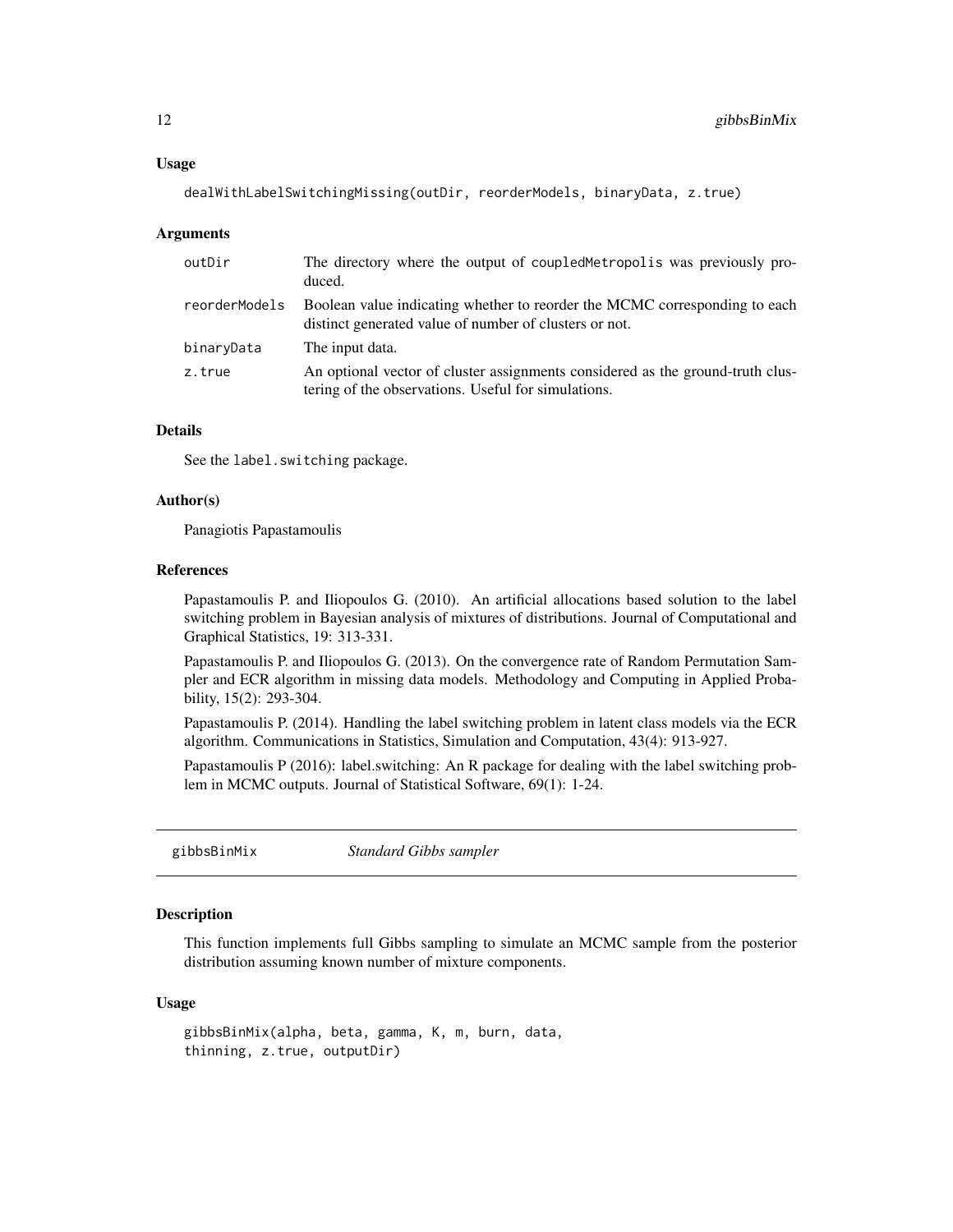## <span id="page-12-0"></span>myDirichlet 13

## Arguments

| alpha     | First shape parameter of the Beta prior distribution (strictly positive). Defaults<br>to $1$ .                                                     |
|-----------|----------------------------------------------------------------------------------------------------------------------------------------------------|
| beta      | Second shape parameter of the Beta prior distribution (strictly positive). De-<br>faults to 1.                                                     |
| gamma     | Kmax-dimensional vector (positive) corresponding to the parameters of the Dirich-<br>let prior of the mixture weights. Default value: rep(1,Kmax). |
| К         | Number of clusters.                                                                                                                                |
| m         | Number of MCMC iterations.                                                                                                                         |
| burn      | Burn-in period.                                                                                                                                    |
| data      | Binary data.                                                                                                                                       |
| thinning  | Thinning of the simulated chain.                                                                                                                   |
| z.true    | An optional vector of cluster assignments considered as the ground-truth clus-<br>tering of the observations. Useful for simulations.              |
| outputDir | Output directory.                                                                                                                                  |

## Details

Not really used.

#### Author(s)

Panagiotis Papastamoulis

#### myDirichlet *Simulate from Dirichlet distribution*

## Description

This function simulates random vectors from a Dirichlet distribution.

## Usage

```
myDirichlet(alpha)
```
## Arguments

alpha Vector of positive numbers denoting the parameters of the Dirichlet distribution.

## Author(s)

Panagiotis Papastamoulis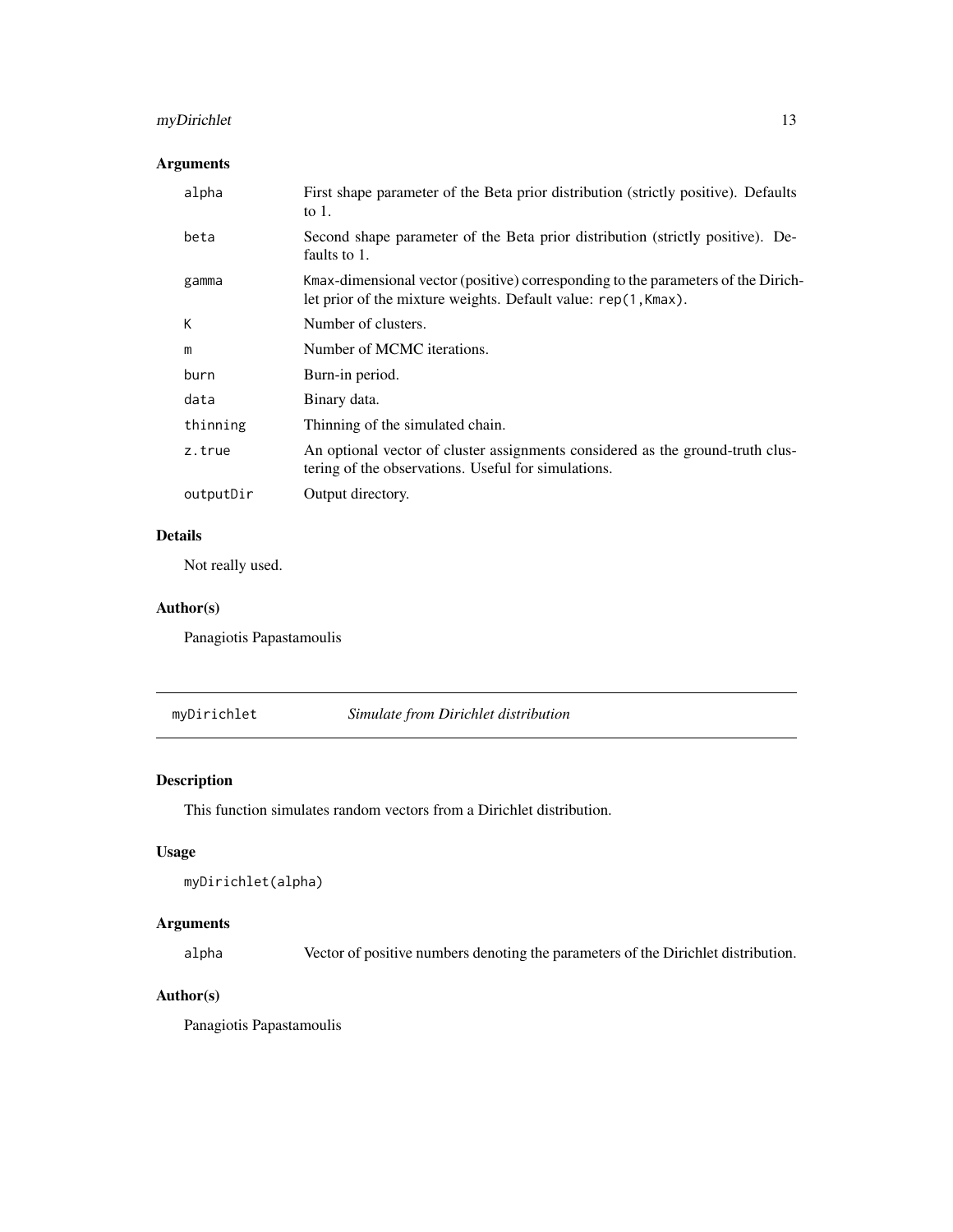<span id="page-13-0"></span>print.bbm.object *Print function*

#### Description

This function prints a summary of objects returned by the coupledMetropolis function.

#### Usage

```
## S3 method for class 'bbm.object'
print(x, printSubset, ...)
```
#### Arguments

| X           | An object of class bbm, object, which is returned by the coupled Metropolis<br>function.                 |
|-------------|----------------------------------------------------------------------------------------------------------|
| printSubset | Logical indicating whether to print the header or the whole matrix of estimates.<br>Default value: TRUE. |
| $\cdots$    | ignored.                                                                                                 |

#### Details

The function prints the estimated distribution of the number of clusters, the estimated number of observations assigned to each cluster after post-processing the output with three label switching algorithms, as well as the header of the posterior mean estimates of  $\theta_{kj}$  (probability of success for cluster  $k$  and feature  $j$ ) (conditionally on the most probable number of clusters).

#### Author(s)

Panagiotis Papastamoulis

toSolve *An equation to solve*

#### Description

Approximately solve the equation (25) of Nobile and Fearnside (2007).

#### Usage

toSolve(a, n, p0)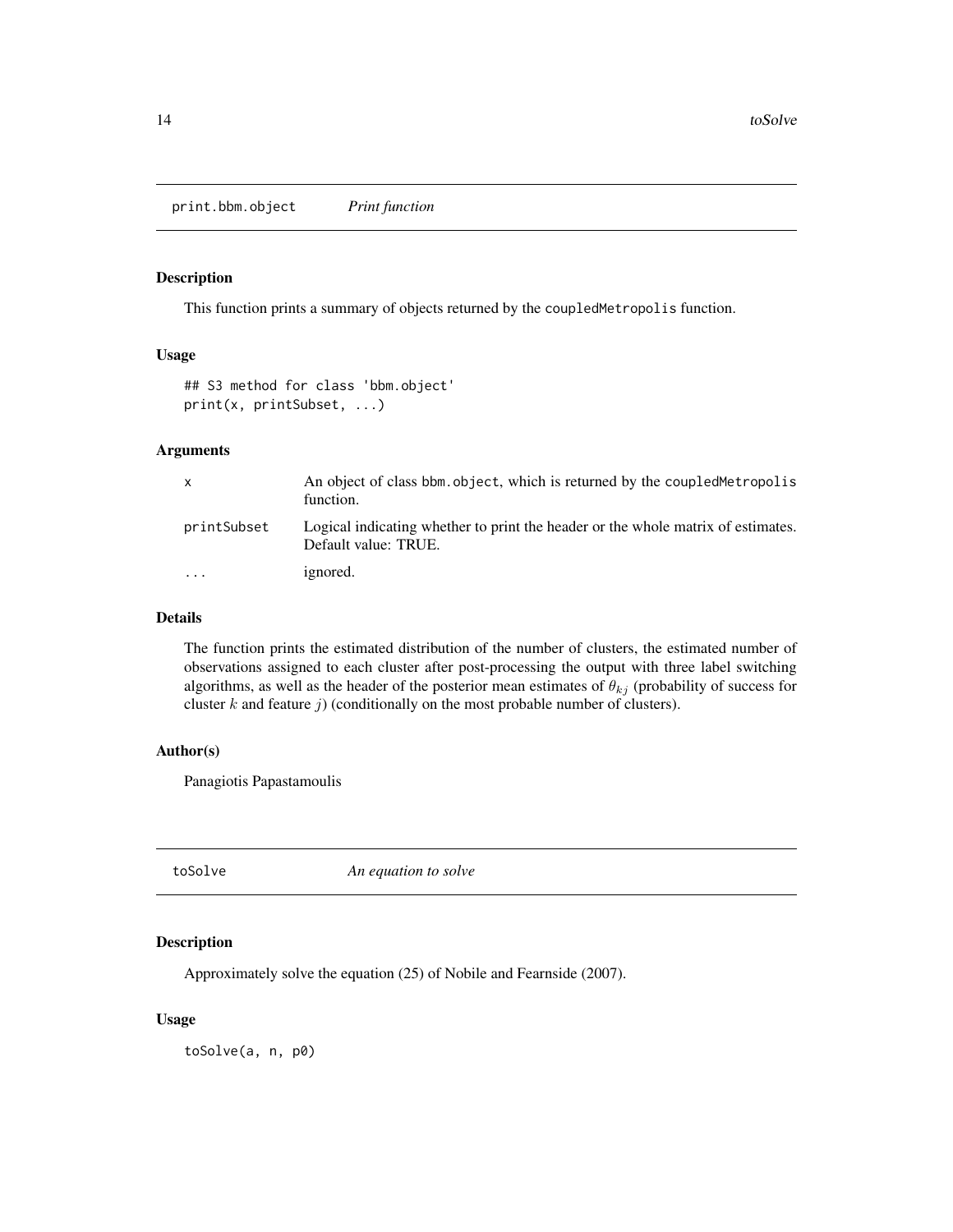#### toSolve 15

## Arguments

| a  | Positive number.  |
|----|-------------------|
| n  | Positive integer. |
| p0 | Probability.      |

## Author(s)

Panagiotis Papastamoulis